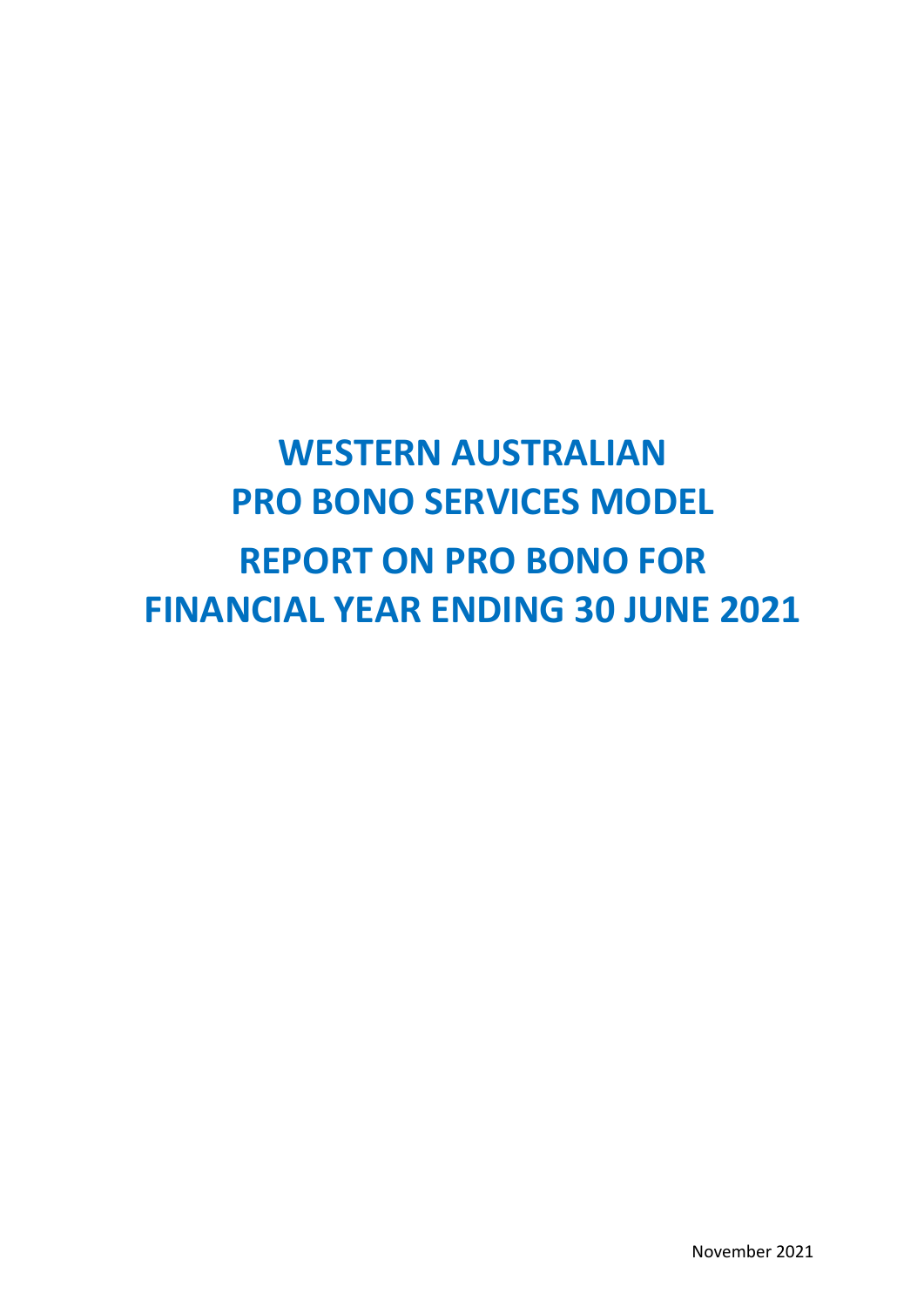### **CONTENTS**

| 1. |        |                                                                             |  |
|----|--------|-----------------------------------------------------------------------------|--|
|    | 1.1.   |                                                                             |  |
| 2. |        |                                                                             |  |
|    | 2.1.   |                                                                             |  |
|    | 2.2.   |                                                                             |  |
|    | 2.3.   |                                                                             |  |
| 3. |        |                                                                             |  |
|    | 3.1.   |                                                                             |  |
|    | 3.2.   | Provision of Pro Bono Legal Services to approved causes requirement 6       |  |
|    | 3.3.   |                                                                             |  |
|    | 3.4.   |                                                                             |  |
|    | 3.5.   |                                                                             |  |
|    | 3.5.1. |                                                                             |  |
|    | 3.5.2. |                                                                             |  |
|    | 3.6.   | Comparison of Pro Bono Legal Services undertaken in other jurisdictions  10 |  |
| 4. |        |                                                                             |  |

ATTACHMENT 1 - WA Pro Bono Model and Guidelines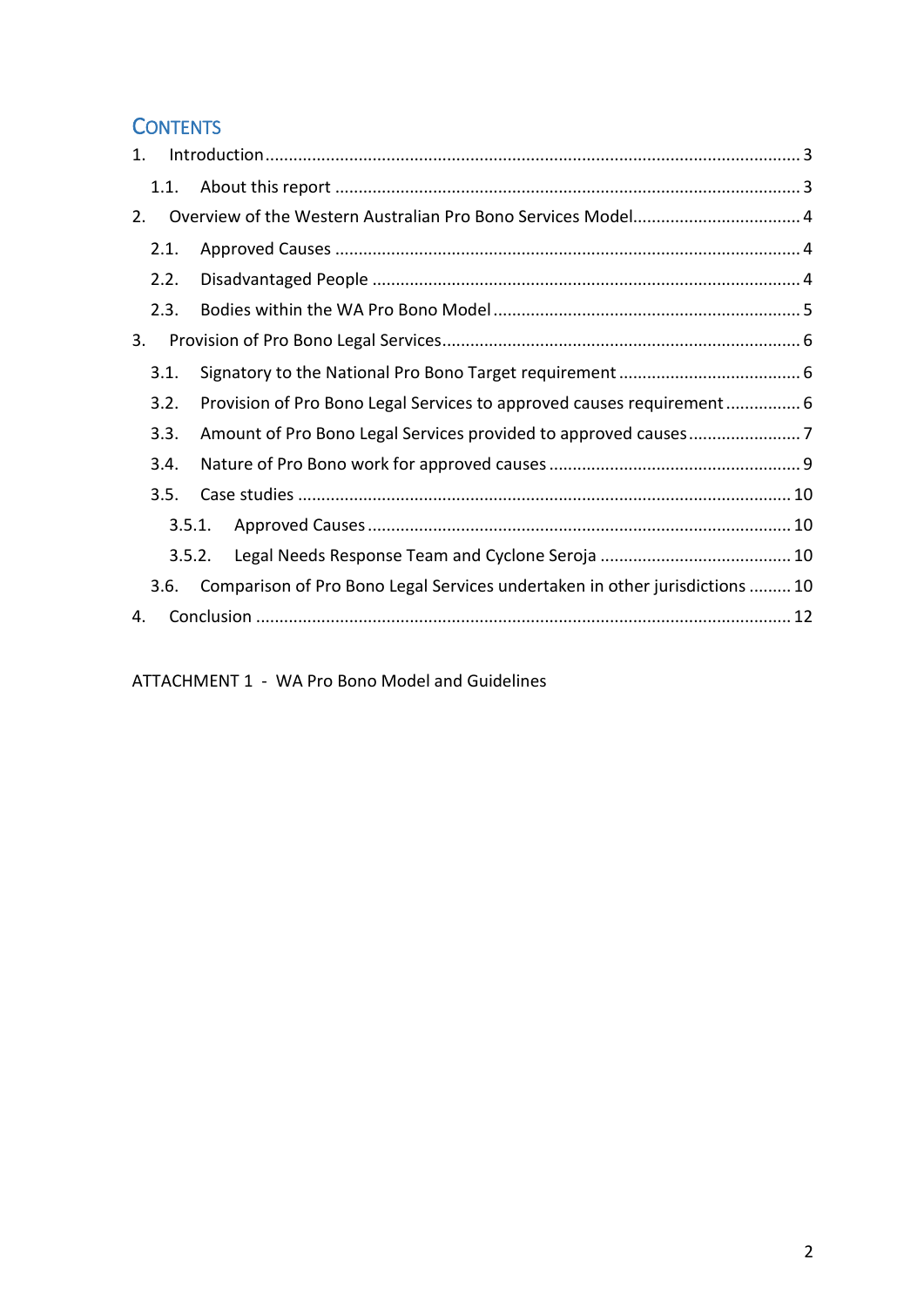## <span id="page-2-0"></span>**1. Introduction**

Continuous pro bono contributions by lawyers and private law firms make a significant contribution to improving access to justice. Pro bono contributions raise awareness of the myriad complex issues that affect access to legal advice, assistance and the legal system.

There are a range of pro bono arrangements and initiatives currently in place in Western Australia. The Western Australian Pro Bono Legal Services Model ("**WA Pro Bono Model**") is only one of these arrangements.

Pro bono services are an adjunct to, and never a substitute for, publicly funded legal aid. The WA Pro Bono Model does not replace the responsibilities of State and national governments to provide legal assistance.

#### <span id="page-2-1"></span>**1.1. About this report**

Under the WA Pro Bono Model, law firms who provide legal services to Government are required to report within 12 weeks of the completion of the financial year:

- 1. Confirmation that the firm is a signatory to the National Pro Bono Target.
- 2. The total amount of legal fees charged by the firm to the Government during the completed financial year.
- 3. The total amount of pro bono legal services provided by the firm for "approved causes" during the completed financial year broken down into the total dollar amount of work provided for individual pro bono clients and for organisation clients.

Law firms are not required to disclose the names of their pro bono clients in the reporting.

The Attorney General stated that reports using disaggregated data, collected from law firm reporting, will be published annually by the State Solicitor's Office, and tabled in Parliament. This is the first report and covers the financial year 1 July 2020 to 30 June 2021 ("**Reporting Period**"). As such, this report includes data from years affected by the COVID-19 pandemic.

This report gives a brief overview of the WA Pro Bono Services Model and provides key findings about the types of pro bono services provided by private law firms.

This report focuses on fees earned for legal services on the contracts issued and completed in the Reporting Period. As such, this report does not include fees acquired by firms for work that was not completed by the end of the Reporting Period. Further, this report does not include legal services provided by barristers to Government departments and agencies, because the WA Pro Bono Model does not apply to barristers.

A three year transition period is a feature of the WA Pro Bono Model to enable assessment of the effectiveness of its objectives and reporting requirements, as well as the identification of key matters to enhance access to legal services. As such, the report is indicative of the types of pro bono legal services that have been provided during the Reporting Period.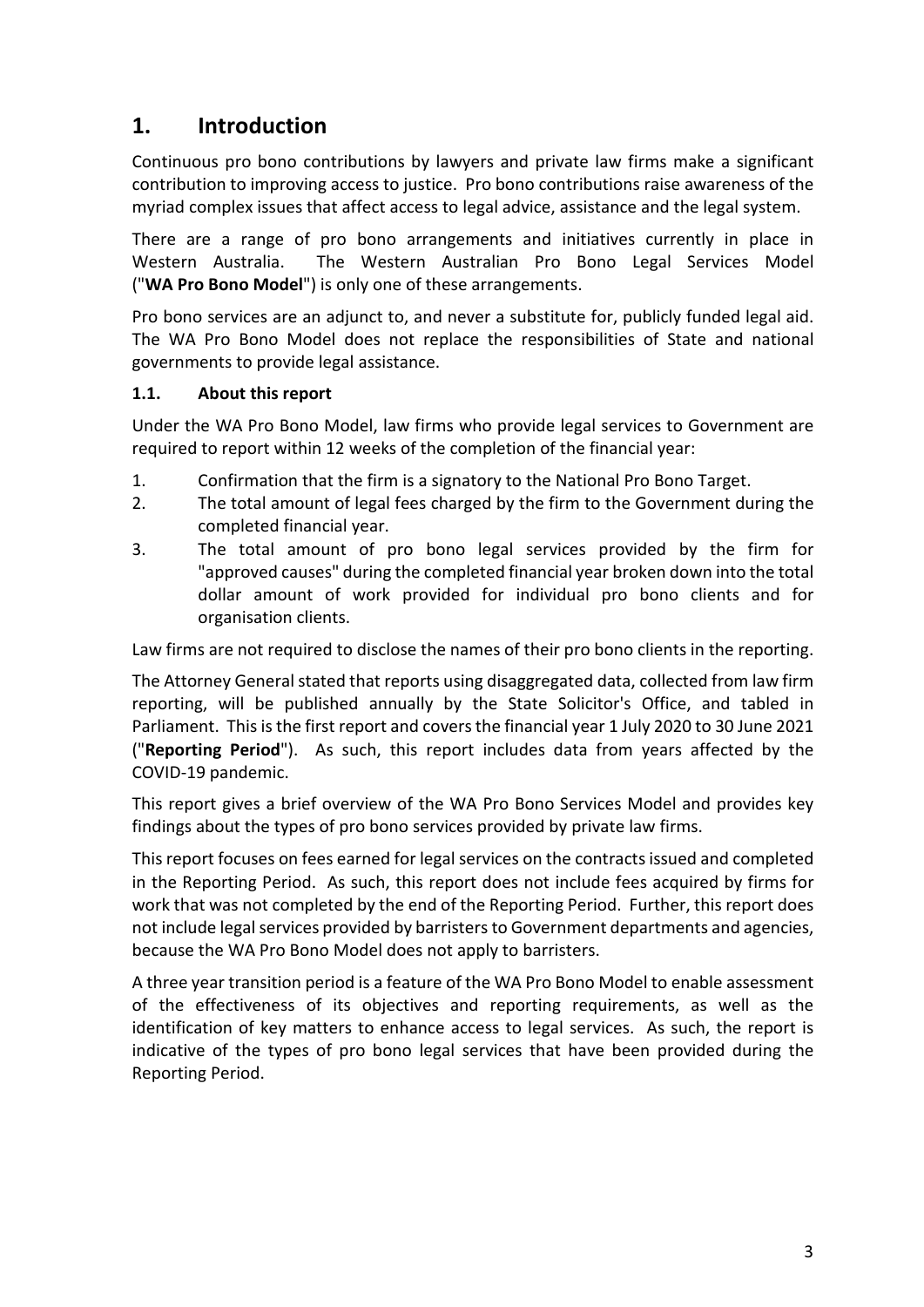# <span id="page-3-0"></span>**2. Overview of the Western Australian Pro Bono Services Model**

The WA Pro Bono Model seeks to build strong pro bono practices with law firms who provide legal services to Government.

Under the WA Pro Bono Model, law firms who provide legal services to Government are required to be a signatory to the Australian Pro Bono Centre's National Pro Bono Target and to commit to undertake pro bono work for "approved causes" in Western Australia, to the value of at least 10% of the value of each firm's Government legal work. The WA Pro Bono Model and Guidelines are at Attachment 1.

The pro bono requirements under the WA Pro Bono Model took effect as of 1 July 2020, during the COVID-19 Pandemic.

#### <span id="page-3-1"></span>**2.1. Approved Causes**

The WA Pro Bono Model specifically includes "approved causes" to ensure that legal assistance and advice is more accessible to the most disadvantaged and marginalised people, and not-for-profit organisations in Western Australia. Approved causes are defined to mean the provision of pro bono legal services:

- a) to people in Western Australia who cannot obtain Legal Aid or otherwise access the legal system without incurring significant financial or other hardship;
- b) which will enhance access to justice for disadvantaged people in Western Australia;
- c) to Law Access, a community legal centre, the Aboriginal Legal Services of Western Australia, and to bodies whose primary focus is representation of Aboriginal people; or
- d) by way of secondment of legal staff to Law Access, a community legal centre, the Aboriginal Legal Services of Western Australia, or bodies whose primary focus is representation of Aboriginal people.

#### <span id="page-3-2"></span>**2.2. Disadvantaged People**

The WA Pro Bono Model does not define "disadvantaged people". This is due both to the complexities and limitations of a fixed definition. There are myriad definitions about what constitutes "disadvantage". Research entities use terms such as "vulnerable", "marginalised" and "social exclusion" to assess the individuals, communities and groups whose access to services is limited.

There are various ways in which "disadvantage" or "social exclusion" is measured. A social inclusion index, for example, covers a broad array of social inclusion indicators from the attitudes to, and experiences of minorities to people on low incomes. The groups who are considered "disadvantaged", while relatively consistent despite the efforts of governments, can change at different times.

For instance, a recent report by the Organisation for Economic Co-operation and Development and the Law & Justice Foundation of New South Wales suggests that "the [COVID-19] crisis is exacerbating the vulnerabilities of individuals that were already at higher risk, including the elderly, women, children, detainees, ethnical and racial minorities, indigenous communities, those living in remote locations and other marginalised people… In legal need and access to justice terms, this means that these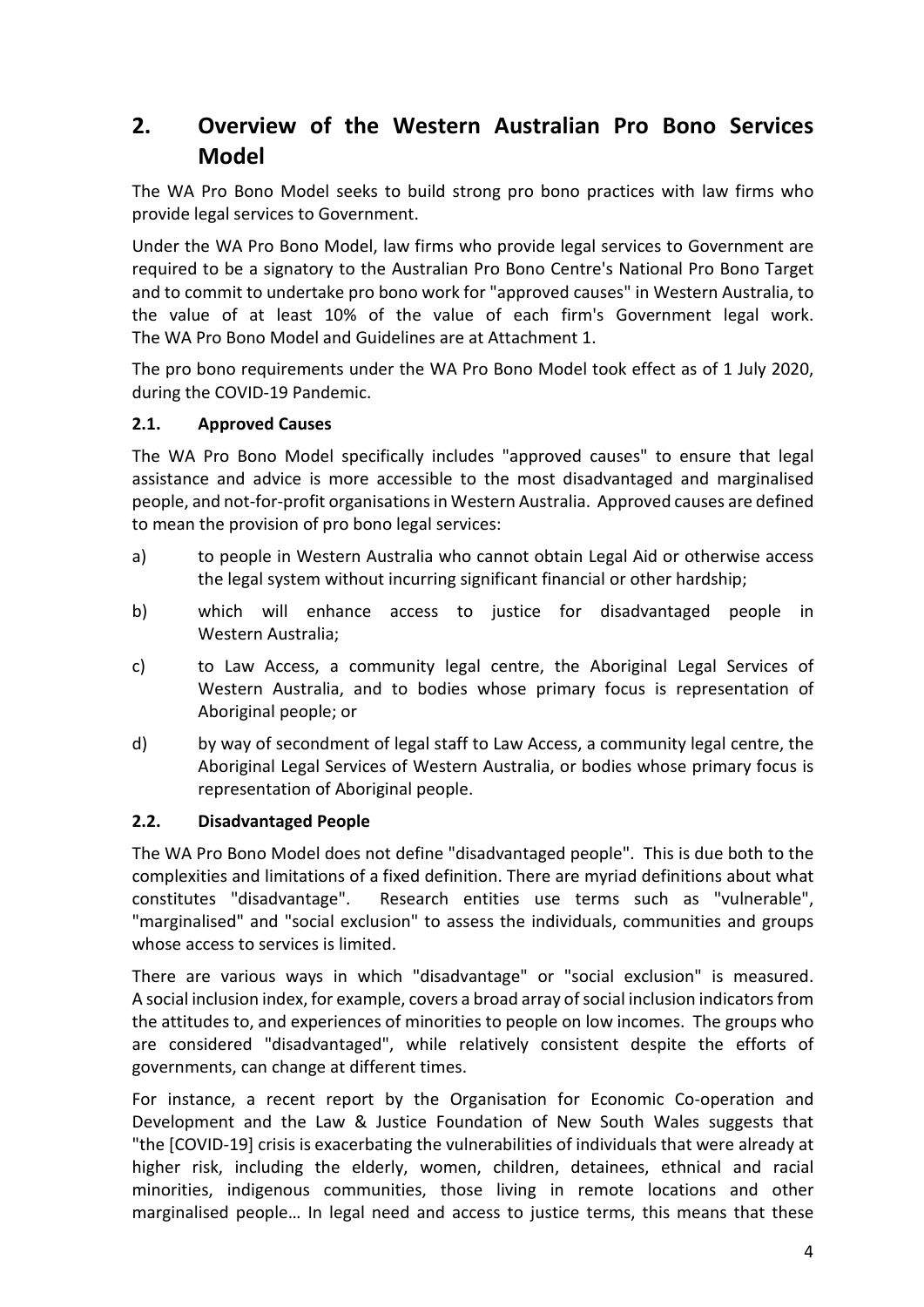disadvantaged groups are likely to experience increased legal needs just at a time when services are harder to reach".<sup>[1](#page-4-1)</sup> This research indicates that women and children are also at risk of not accessing legal assistance.

The Interim Report of the House of Representatives Standing Committee on Social Policy and Legal Affairs inquiry on homelessness in Australia noted that the onset of COVID-19 impacted on the management of short-term accommodation, and how that had affected continuity of services at a time when, in general, demand had increased.<sup>[2](#page-4-2)</sup>

The decision of leave "disadvantage" loosely defined was made to enable law firms, with the assistance of Law Access, to enhance access to justice, without being constrained by changing and emerging circumstances.

#### <span id="page-4-0"></span>**2.3. Bodies within the WA Pro Bono Model**

**.** 

To enable law firms to more easily provide services to disadvantaged people, Law Access is funded by the Department of Justice. Law Access is a gateway, or referral service that matches applications for pro bono legal assistance from individuals and not for profit organisations to lawyers. The service is available for cases with legal merit where all other efforts to obtain funding, including from Legal Aid WA, the Aboriginal Legal Service of WA and community legal centres, have been exhausted.

Law Access publishes an annual Impact Report which measures Law Access's impact to enhance access to justice for its clients and the sustainability of its services. Law Access receives applications for pro bono assistance from individuals, Not-For-Profit organisations and Community Legal Centres.

Western Australia's twenty-six Community Legal Centres and the Aboriginal Legal Service utilise the WA Pro Bono Model to help deliver essential legal services to vulnerable Western Australians.

Most, if not all Community Legal Centres have long standing arrangements with private law firms to assist their operations on a regular basis, such as sending lawyers to attend evening legal information sessions at their centres and provide legal advice to local community members. Some of these arrangements are coordinated by Law Access while others are the result of relationships built over time, between the centres and law firms.

Pro Bono services provided by law firms to Community Legal Centres include representation, trial work, and other services to fill gaps in expertise. Some private lawyers are seconded by their law firms to work in a Community Legal Centre for a defined number of hours each week. Private law firms also provide Community Legal Centres administrative support, including through providing the Community Legal Centres the use of the law firm's resources. Training is provided to private lawyers in delivering services in a trauma setting as well as the use of interpreters for culturally and linguistically diverse clients.

<span id="page-4-1"></span><sup>&</sup>lt;sup>1</sup> Organisation for Economic Co-operation and Development and the Law & Justice Foundation of New South Wales, 'Access to justice and the COVID-19 pandemic', *Tackling Coronavirus (COVID-19): Contributing to a Global Effort* (Policy Brief, 25 September 2020) 3 [<http://www.lawfoundation.net.au/ljf/site/articleIDs/5BEBDA8F5FA5EF7E852586B100025DB7/\\$](http://www.lawfoundation.net.au/ljf/site/articleIDs/5BEBDA8F5FA5EF7E852586B100025DB7/$file/oecd-access-to-justice-covid19.pdf) [file/oecd-access-to-justice-covid19.pdf>](http://www.lawfoundation.net.au/ljf/site/articleIDs/5BEBDA8F5FA5EF7E852586B100025DB7/$file/oecd-access-to-justice-covid19.pdf)

<span id="page-4-2"></span><sup>2</sup> House of Representatives Standing Committee on Social Policy and Legal Affairs, *Inquiry into Homelessness in Australia* (Interim Report, October 2020) 1.68 [<https://parlinfo.aph.gov.au/parlInfo/download/committees/reportrep/024523/toc\\_pdf/Shelteri](https://parlinfo.aph.gov.au/parlInfo/download/committees/reportrep/024523/toc_pdf/Shelterinthestorm%e2%80%93COVID-19andhomelessness.pdf;fileType=application%2Fpdf) [nthestorm%e2%80%93COVID-19andhomelessness.pdf;fileType=application%2Fpdf>](https://parlinfo.aph.gov.au/parlInfo/download/committees/reportrep/024523/toc_pdf/Shelterinthestorm%e2%80%93COVID-19andhomelessness.pdf;fileType=application%2Fpdf).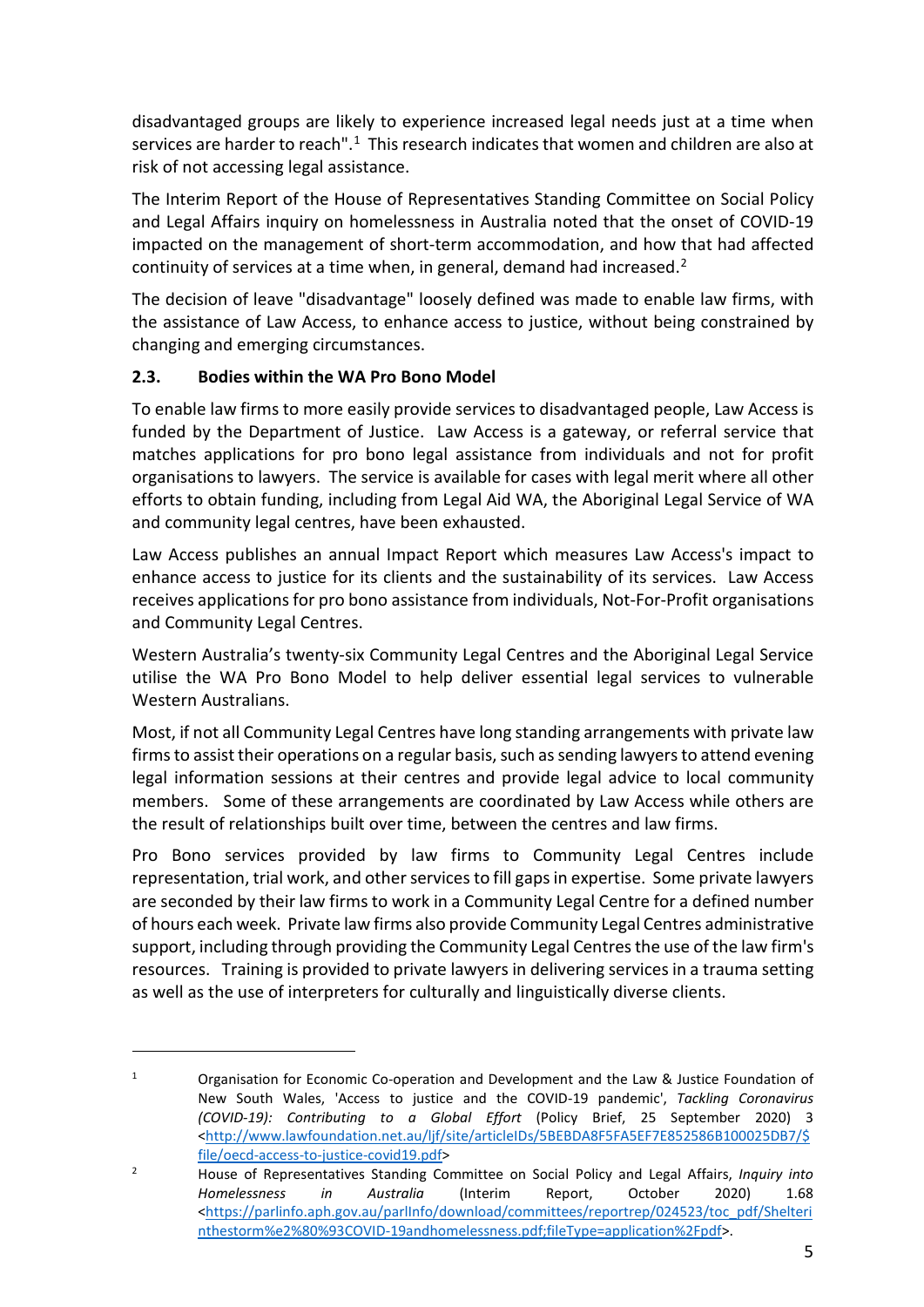# <span id="page-5-0"></span>**3. Provision of Pro Bono Legal Services**

Fifteen law firms provided reports to the State Solicitor's Office in accordance with Table 1 – Pro Bono Reporting Template in the WA Pro Bono Model Guidelines.

The fifteen law firms completed work during the Reporting Period for over 30 different Government Departments and agencies, including Busselton Water, Department of Communities, Economic Regulation Authority, Electricity Networks Corporation (Western Power), Insurance Commission of WA, Pilbara Ports Authority, Racing and Wagering WA, various Universities, WA Health and the Water Corporation. The total value of legal advice during the Reporting Period was \$25,405,039.38.



#### <span id="page-5-1"></span>**3.1. Signatory to the National Pro Bono Target requirement**

<u>.</u>

All fifteen law firms have complied with the commitment to be a signatory to the Australian Pro Bono Centre's National Pro Bono Target.

#### <span id="page-5-2"></span>**3.2. Provision of Pro Bono Legal Services to approved causes requirement**

Thirteen of the law firmssay they complied with the commitment to provide pro bono work for "approved causes" in Western Australia, to the value of at least 10% of the value of each firm's Government legal work. $3$ 

<span id="page-5-3"></span><sup>&</sup>lt;sup>3</sup> Noting that one law firm reported compliance with the commitment, but their reported aggregate figures for pro bono work undertaken for approved causes apportioned to each Government department and agencies for which it performed legal work did not meet the 10% threshold for four of those Government departments and agencies.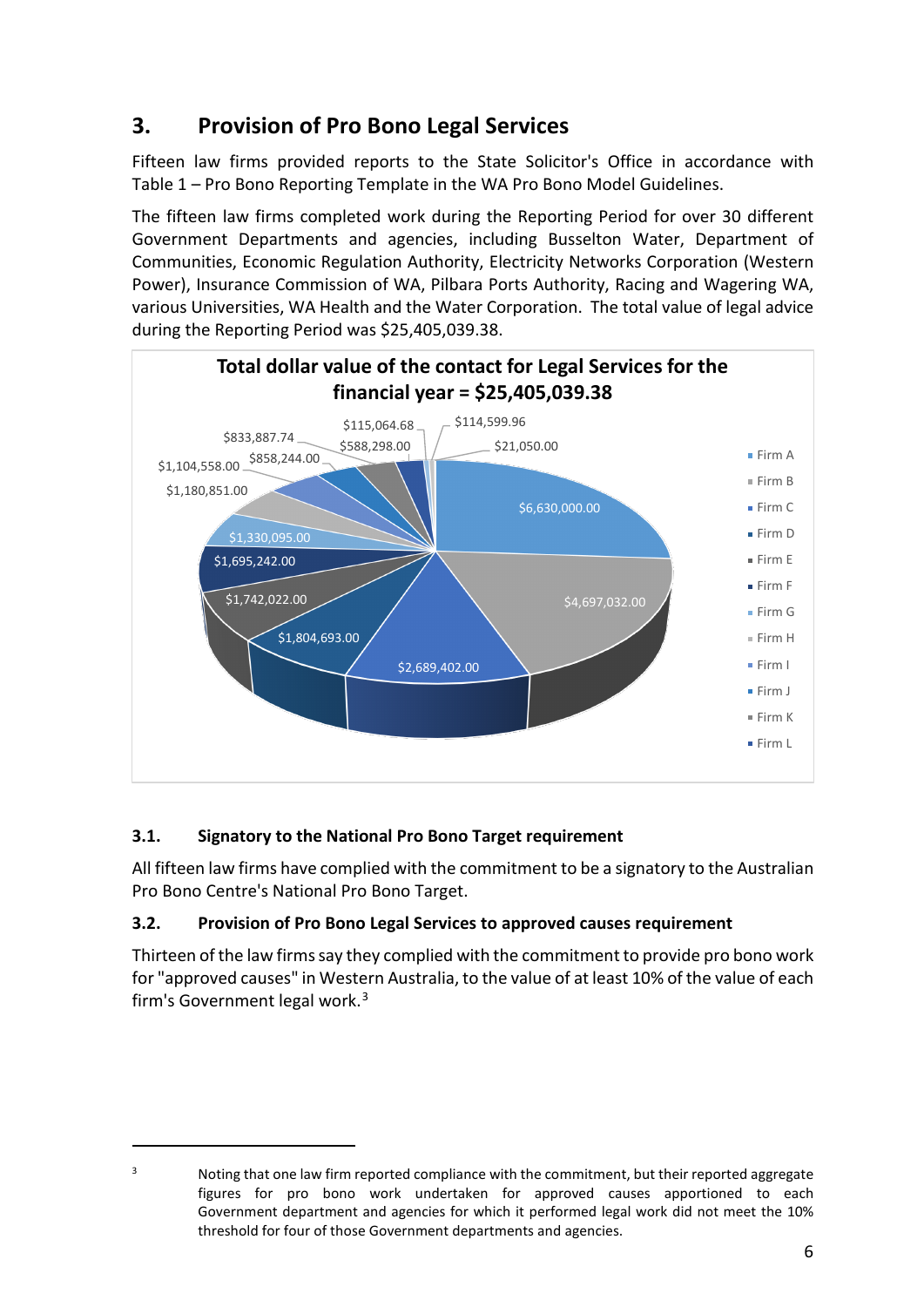#### <span id="page-6-0"></span>**3.3. Amount of Pro Bono Legal Services provided to approved causes**

The reported amount of pro bono work for approved causes in WA undertaken by each law firm ranged:

- a) from as little as 3.45 hours, valued at \$1,863, for a contract for legal services for the Reporting Period with a total value of \$15,250;
- b) to upwards of 809 hours, valued at \$255,429, for a contract for legal services for the Reporting Period 2020-2021 with a total value of \$1,742,022.

The total hours of pro bono work for approved causes in WA undertaken by all law firms was 12,996.75 hours. This is equivalent to 7.22 lawyers working full time on pro bono work for approved causes.[4](#page-6-1)



The total value of pro bono work for approved causes in WA undertaken by all law firms was valued at around \$4,809,473.11. This is equivalent to around 18.93% of the total value of work performed for Government Departments and agencies in the Reporting Period.<sup>[5](#page-6-2)</sup>

<span id="page-6-2"></span><span id="page-6-1"></span><sup>4</sup> Calculated on the basis of a 37.5 hour working week over 48 weeks.

<sup>5</sup> Calculated as \$4,809,473.11/\$25,405,039.38 x 100.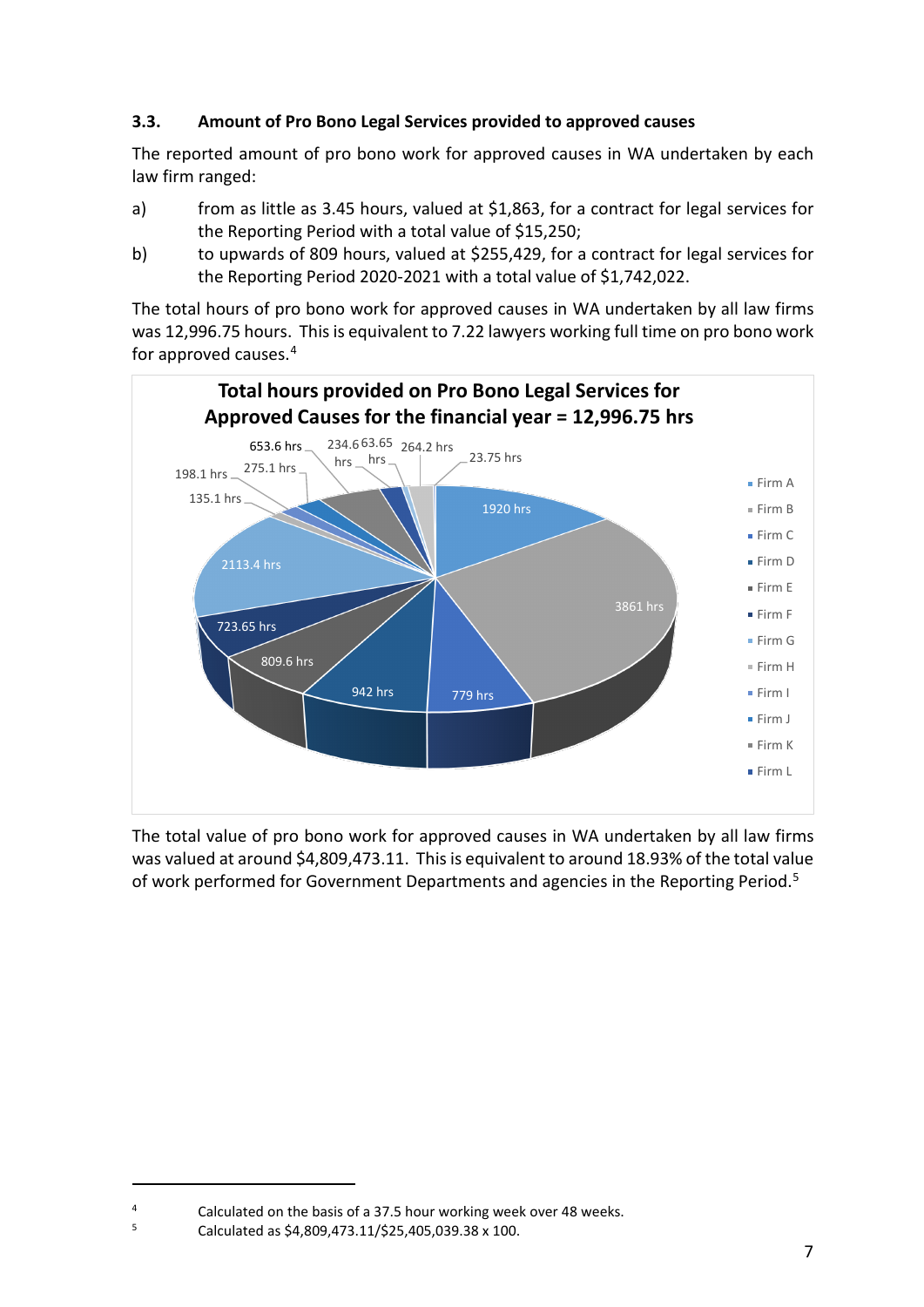

The total number of full time employed lawyers at these fifteen law firms was 1,499.66 lawyers.<sup>[6](#page-7-0)</sup>



Based on the total hours of pro bono work for approved causes and the total number of full time lawyers, the average hours of pro bono work for approved causes for each full time lawyer is around 8.67 hours.

<span id="page-7-0"></span><sup>6</sup> Noting that two law firms seem to have reported all of their full time employed lawyers in Australia, and not just full time employed lawyers in WA.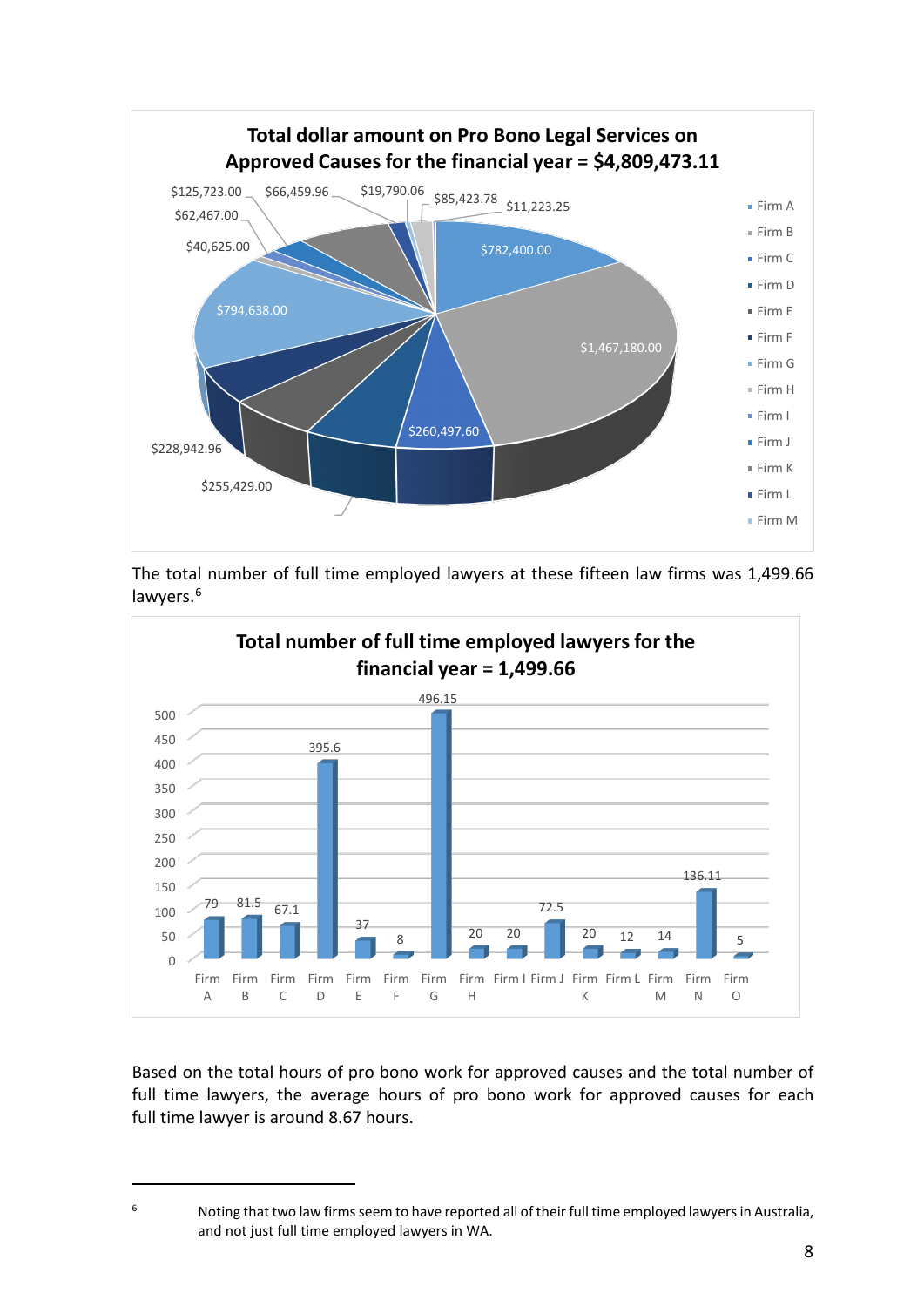#### <span id="page-8-0"></span>**3.4. Nature of Pro Bono work for approved causes**

Nine of the law firms provided more pro bono work for approved causes for individuals than for approved causes for organisations.

The areas of law in which pro bono work was undertaken included civil litigation, credit and debt, criminal injuries compensation, deceased estates, guardianship and administration, insurance, local government, personal injury, redundancy, residential tenancy, superannuation, taxation, unfair dismissal and underpayment, and wills and estate planning.

The types of pro bono work undertaken included capacity building, clinics, community legal education, court attendances, document preparation and lodgement, law reform, legal advice, legal research, litigation settlement, mediation services, negotiation, and pro bono secondments.

The disadvantaged people assisted by law firms by the undertaking of pro bono work for approved causes included Aboriginal people, domestic violence survivors, elderly people, people with disability and illness such as cancer, people with limited English Language skills, people with mental illness, and people without homes.

The bodies assisted by law firms by the undertaking of pro bono work for approved cases included Law Access, the Aboriginal Legal Service and Community Legal Centres including Circle Green Community Legal, Mental Health Law Centre WA, South West Community Legal Centre, Street Law Centre, and Subiaco Justice Centre.



Eight of the law firms provided pro bono assistance for approved causes by way of secondments to Law Access and various Community Legal Centres.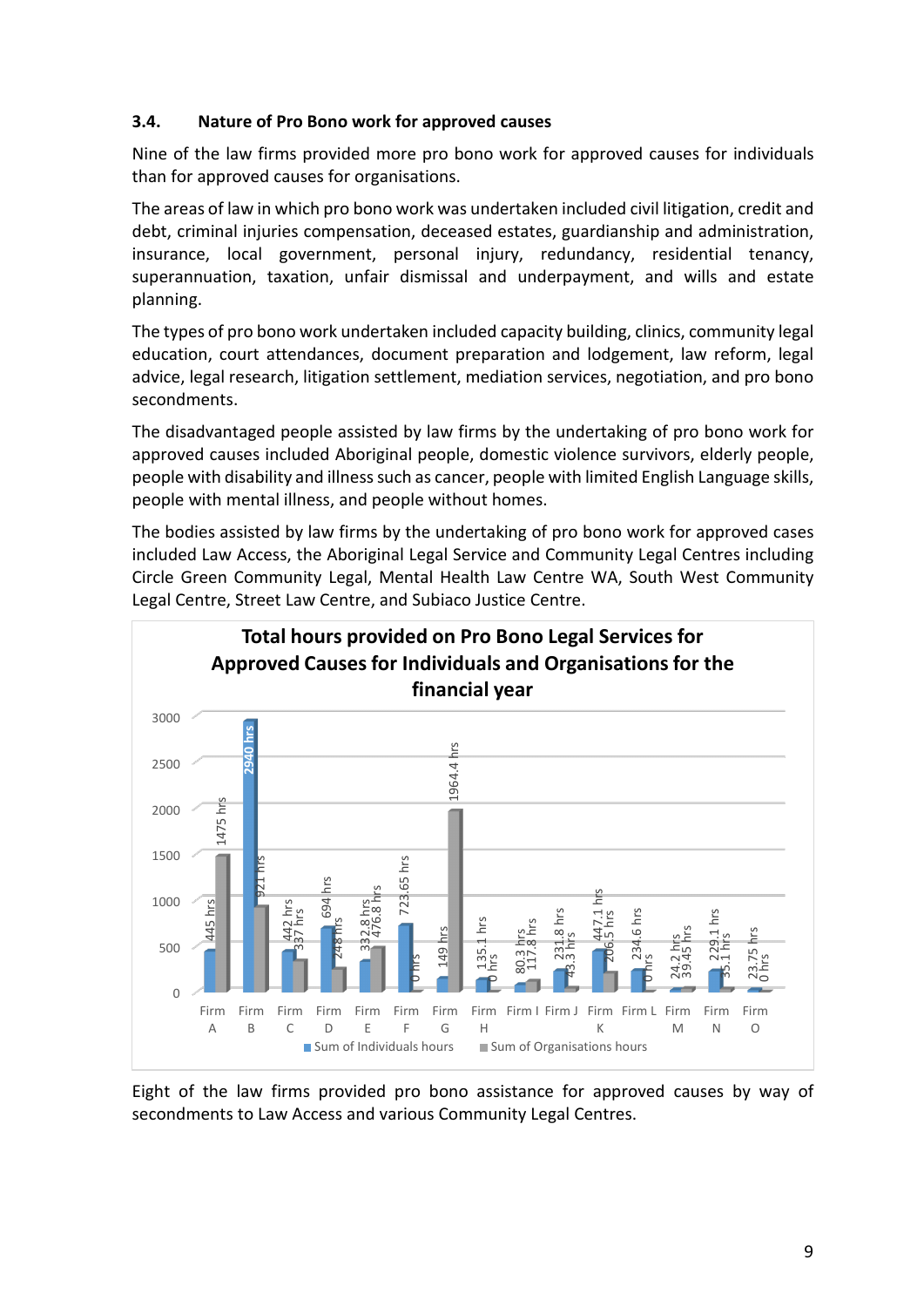#### <span id="page-9-0"></span>**3.5. Case studies**

#### <span id="page-9-1"></span>**3.5.1. Approved Causes**

The following case studies have been prepared to give a sense of the types of pro bono legal services undertaken by law firms.

One law firm provided pro bono legal services to a client who could not obtain Legal Aid or otherwise access the legal system without incurring significant financial hardship. The law firm provided advice to the client on the right to carry out monument work on a grave for cultural purposes.

Another law firm provided pro bono legal services to a client with limited English language skills and on a short term visa. The law firm assisted the client to recover monies owed to him by his employer, who had been underpaying him over many years.

A law firm provided pro bono legal services to clients who were disadvantaged persons by reason of being elderly and regionally located. The law firm provided pro bono legal services by establishing a wills clinic with South West Community Legal, to assist elderly community members in Bridgetown and Bunbury.

#### <span id="page-9-2"></span>**3.5.2. Legal Needs Response Team and Cyclone Seroja**

The Legal Needs Response Team is a collaboration of Community Legal Centres and their peak body Community Legal Western Australia, Legal Aid Western Australia, Aboriginal Legal Services, Law Access, the Law Society of Western Australia, and Financial Counsellors' Association of Western Australia, who come together following unforeseen events to deliver a swift and coordinated response to vulnerable Western Australians in emergency circumstances.

Earlier this year, Tropical Cyclone Seroja caused widespread devastation to residents, farms and businesses in the mid-west of Western Australia. With financial support from the Department of Justice, the Legal Needs Response Team worked closely with participating private law firms as well as related Government agencies and shires, as well as not-for-profit service providers.

Over two weeks, the team visited almost a dozen affected towns to support residents in crisis, performing legal health checks, providing advice, and connecting people to ongoing services where needed. A total of 81 clients were seen over the period, with more than half requiring legal advice or referrals or both, particularly in the areas of insurance and tenancy law.

#### <span id="page-9-3"></span>**3.6. Comparison of Pro Bono Legal Services undertaken in other jurisdictions**

In Victoria, according to the Legal Services Panel 2017-2018 annual report, in the 2016-17 financial year, Panel firms provided \$25M in pro bono services under the Panel contact, and the actual amount of pro bono services provided by all Panel firms in 2015-16 was equivalent to 28 per cent of legal fees, and in 2016-17 was equivalent to 29 per cent of legal fees.<sup>7</sup> These figures are larger than the WA 18.93% figure for the total value of work performed for Government Departments and agencies in the Reporting Period. However, the Panel firms referred to in the 2017-2018 annual report contracted to provide pro bono legal services, on average, equivalent to 20 per cent of revenue earned from Panel work.

<span id="page-9-4"></span>

<sup>7</sup> Victorian Government Legal Services Panel, *2017-18 Annual Report* (Report, March 2019) 4, 9 [<https://www.justice.vic.gov.au/victorian-government-legal-services-panel-2017-18-annual](https://www.justice.vic.gov.au/victorian-government-legal-services-panel-2017-18-annual-report)[report>](https://www.justice.vic.gov.au/victorian-government-legal-services-panel-2017-18-annual-report).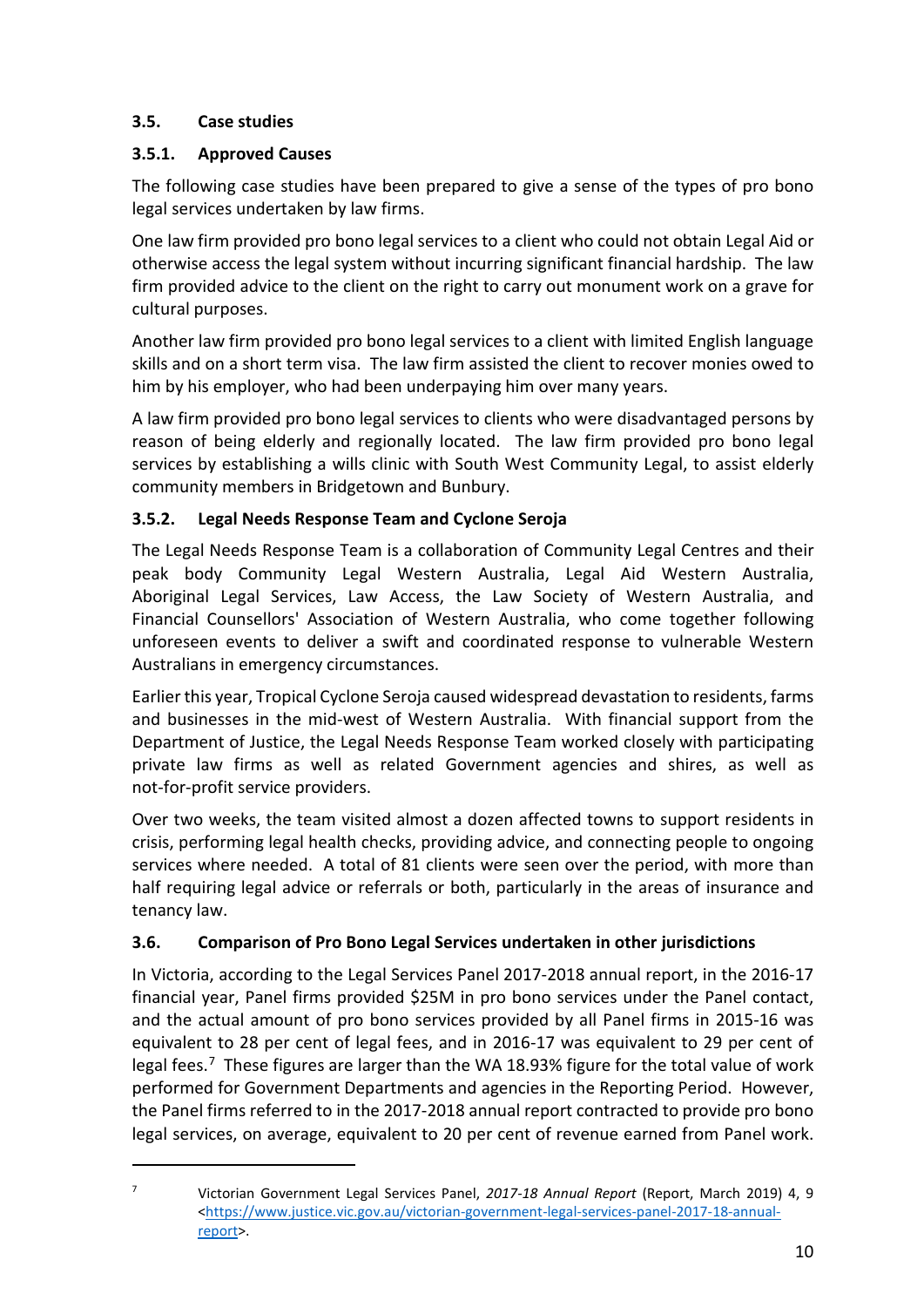This target is higher than the target value of at least 10% of the value of each firm's Government legal work under the WA Pro Bono Model.

In New South Wales, according to the NSW Government Legal Services Panel Annual Report for the 2019-2020 financial year, panel firms provided an average of 30.31 hours of pro bono services per lawyer, equating to  $324,293$  hours of pro bono services.<sup>[8](#page-10-0)</sup> These figures are larger than the around 8.67 hour's average pro bono work for approved causes for each full time lawyer in WA, and the 12,996.75 total hours of pro bono work for approved causes. However, the NSW Government Legal Services Panel Annual Report for the 2019-2020 financial year includes data reported by thirty firms, whereas this report is only able to consider data as reported by fifteen firms.

The Law Access 2020 Impact Report indicates that applications to Law Access for pro bono referrals and the applications to Law Access that were referred for pro bono services increased from 2019 to 2020. Law Access reported receiving 552 applications (a 7% increase on the previous financial year) and 239 (or 43%) of applications were assessed as meeting our referral guidelines. Law Access reported placing 216 of these applications with appropriately skilled pro bono lawyers or to funded legal assistance services. Law Access reported being unable to refer 23 (or 10%) of meritorious matters. Of these meritorious matters that Law Access could not suitably place, 13 were Family Law matters; three were Immigration matters and seven were in other areas of law. [9](#page-10-1)

The Australian Pro Bono Centre's 14<sup>th</sup> Annual Performance Report of the National Pro Bono Target stated that the signatories reported 47,474 hours of pro bono work completed in Western Australia.<sup>10</sup> This figure is larger than the 12,996.75 total hours of pro bono work for approved causes reported by law firms in accordance the WA Pro Bono Model. However, the Australian Pro Bono Centre had 161 signatories reporting, whereas this report is only able to consider data as reported by fifteen firms. Additionally, the law firms reporting to the Australian Pro Bono Centre are not limited to those performing legal services for the Government, the WA Pro Bono Model reporting requirements are limited to law firms providing legal services to the Western Australian Government.

<span id="page-10-0"></span><sup>8</sup> New South Wales Legal Services Panel*, Annual Report 1 July 2019 – 30 June 2020* (Report, May 2021) 3-5, 11 [<https://www.justice.nsw.gov.au/legal-services-coordination/Documents/nsw](https://www.justice.nsw.gov.au/legal-services-coordination/Documents/nsw-government-legal-services-panel-annual-report-2019-2020.pdf)[government-legal-services-panel-annual-report-2019-2020.pdf>](https://www.justice.nsw.gov.au/legal-services-coordination/Documents/nsw-government-legal-services-panel-annual-report-2019-2020.pdf).

<span id="page-10-1"></span><sup>9</sup> Law Access, *2020 Law Access Impact Report* (Report, 2020) 5-6 [<https://lawaccess.org.au/lawp/wp-content/uploads/2020/12/Law-Access-Impact-Report-](https://lawaccess.org.au/lawp/wp-content/uploads/2020/12/Law-Access-Impact-Report-2020.pdf)[2020.pdf>](https://lawaccess.org.au/lawp/wp-content/uploads/2020/12/Law-Access-Impact-Report-2020.pdf).

<span id="page-10-2"></span><sup>10</sup> Australian Pro Bono Centre, *14th Annual Performance Report of the National Pro Bono Target* (Report, September 2021) 9 [<https://www.probonocentre.org.au/wp](https://www.probonocentre.org.au/wp-content/uploads/2021/09/14th-Annual-Target-Performance-Report.pdf)[content/uploads/2021/09/14th-Annual-Target-Performance-Report.pdf>](https://www.probonocentre.org.au/wp-content/uploads/2021/09/14th-Annual-Target-Performance-Report.pdf).